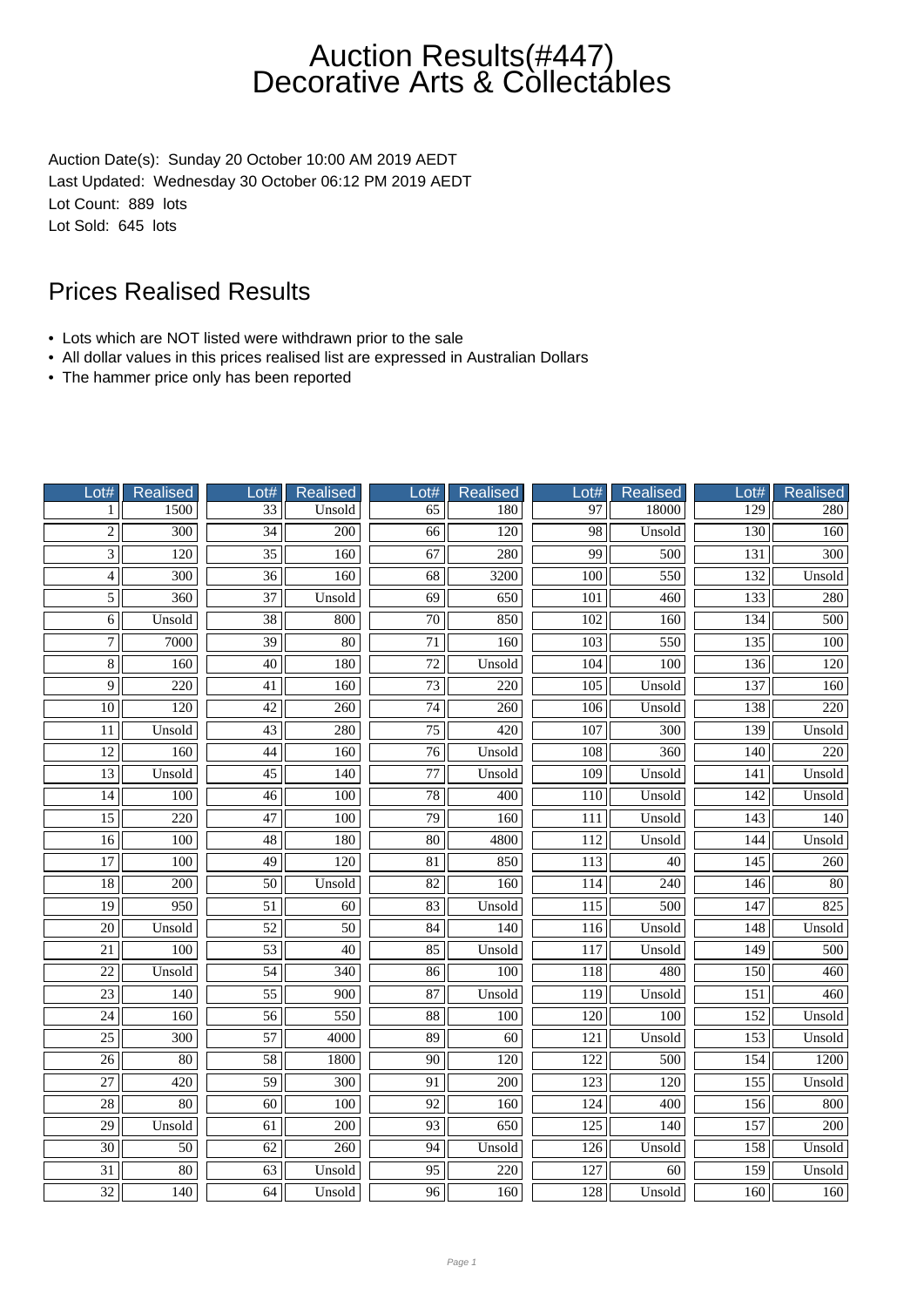Auction Date(s): Sunday 20 October 10:00 AM 2019 AEDT Last Updated: Wednesday 30 October 06:12 PM 2019 AEDT Lot Count: 889 lots Lot Sold: 645 lots

- Lots which are NOT listed were withdrawn prior to the sale
- All dollar values in this prices realised list are expressed in Australian Dollars
- The hammer price only has been reported

| Lot#             | <b>Realised</b>  | Lot#             | Realised         | Lot#             | <b>Realised</b>  | Lot#             | <b>Realised</b>  | Lot#             | <b>Realised</b> |
|------------------|------------------|------------------|------------------|------------------|------------------|------------------|------------------|------------------|-----------------|
| 161              | Unsold           | 193              | 160              | 225              | $\overline{300}$ | 257              | 80               | 289              | Unsold          |
| 162              | Unsold           | 194              | 120              | $\overline{226}$ | Unsold           | 258              | $\overline{140}$ | $\overline{290}$ | 60              |
| 163              | 300              | 195              | Unsold           | 227              | 280              | 259              | Unsold           | 291              | 2600            |
| 164              | 460              | 196              | 220              | 228              | 320              | 260              | 120              | 292              | Unsold          |
| 165              | 300              | 197              | Unsold           | 229              | 180              | 261              | 100              | 293              | 200             |
| 166              | Unsold           | 198              | 220              | 230              | 600              | $\overline{262}$ | 140              | 294              | 6000            |
| 167              | $\overline{200}$ | 199              | 160              | $\overline{231}$ | 180              | $\overline{263}$ | Unsold           | $\overline{295}$ | 480             |
| 168              | Unsold           | 200              | 160              | 232              | $\overline{300}$ | $\overline{264}$ | 360              | 296              | Unsold          |
| 169              | 240              | 201              | 80               | 233              | 260              | $\overline{265}$ | Unsold           | 297              | 3000            |
| 170              | Unsold           | 202              | 160              | 234              | 440              | 266              | 140              | 298              | 200             |
| 171              | Unsold           | 203              | $\overline{80}$  | 235              | Unsold           | 267              | 320              | 299              | 420             |
| 172              | 260              | $\overline{204}$ | 160              | 236              | $\overline{320}$ | 268              | 160              | $\overline{300}$ | 800             |
| 173              | $\overline{260}$ | $\overline{205}$ | 1100             | 237              | Unsold           | $\overline{269}$ | $\overline{80}$  | $\overline{301}$ | 600             |
| 174              | Unsold           | 206              | Unsold           | 238              | 180              | 270              | 40               | 302              | 600             |
| $\overline{175}$ | 120              | 207              | Unsold           | 239              | 200              | $\overline{271}$ | 80               | 303              | Unsold          |
| 176              | 160              | 208              | Unsold           | 240              | Unsold           | 272              | 140              | 304              | Unsold          |
| 177              | $\overline{360}$ | $\overline{209}$ | Unsold           | 241              | 380              | $\overline{273}$ | $\overline{80}$  | $\overline{305}$ | Unsold          |
| 178              | 100              | 210              | Unsold           | $\overline{242}$ | 400              | 274              | $\overline{80}$  | 306              | 650             |
| 179              | $\overline{200}$ | $\overline{211}$ | Unsold           | $\overline{243}$ | 480              | $\overline{275}$ | $\overline{220}$ | 307              | 1600            |
| 180              | Unsold           | 212              | Unsold           | $\overline{244}$ | 120              | 276              | 220              | 308              | 360             |
| 181              | 180              | 213              | Unsold           | 245              | Unsold           | 277              | 40               | 309              | 500             |
| 182              | Unsold           | 214              | $\overline{220}$ | $\overline{246}$ | Unsold           | $\overline{278}$ | $\overline{420}$ | 310              | $\overline{80}$ |
| 183              | $\overline{140}$ | $\overline{215}$ | $\overline{120}$ | $\overline{247}$ | Unsold           | $\overline{279}$ | $\overline{80}$  | $\overline{311}$ | Unsold          |
| 184              | Unsold           | $\overline{216}$ | Unsold           | 248              | $\overline{120}$ | 280              | Unsold           | $\overline{312}$ | 600             |
| 185              | 180              | 217              | Unsold           | 249              | Unsold           | 281              | Unsold           | 313              | 4400            |
| 186              | 200              | 218              | 120              | 250              | 500              | 282              | 280              | 314              | 2800            |
| 187              | 260              | 219              | 340              | 251              | 260              | 283              | 120              | 315              | Unsold          |
| 188              | 480              | $\overline{220}$ | $\overline{260}$ | 252              | $\overline{240}$ | 284              | $\overline{220}$ | $\overline{316}$ | 440             |
| 189              | $\overline{120}$ | 221              | 1600             | 253              | 500              | $\overline{285}$ | $\overline{320}$ | $\overline{317}$ | Unsold          |
| 190              | 120              | $\overline{222}$ | Unsold           | 254              | 120              | 286              | 100              | 318              | Unsold          |
| 191              | Unsold           | 223              | Unsold           | 255              | Unsold           | 287              | 120              | 319              | 320             |
| 192              | Unsold           | 224              | Unsold           | 256              | 80               | 288              | 80               | 320              | 480             |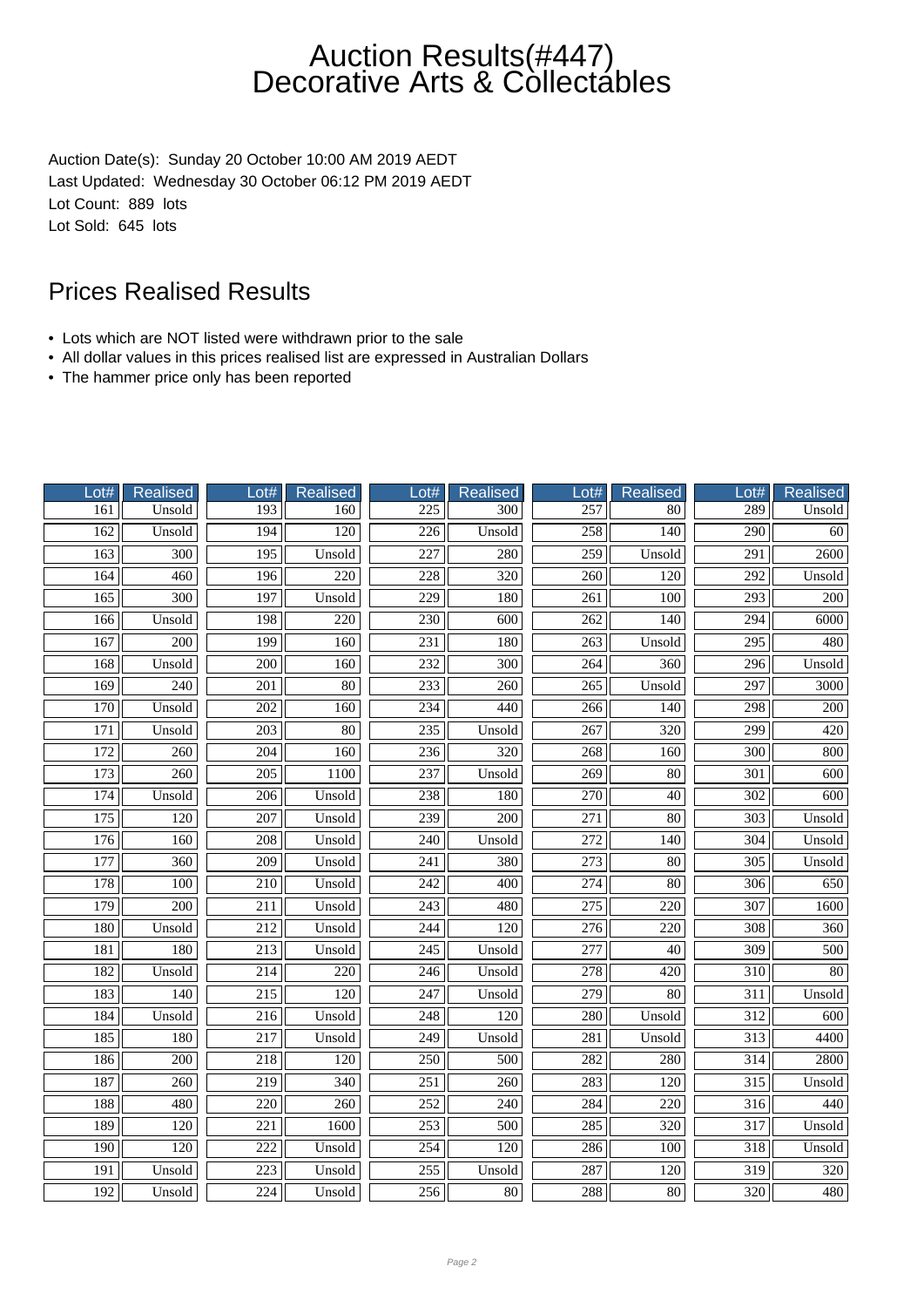Auction Date(s): Sunday 20 October 10:00 AM 2019 AEDT Last Updated: Wednesday 30 October 06:12 PM 2019 AEDT Lot Count: 889 lots Lot Sold: 645 lots

- Lots which are NOT listed were withdrawn prior to the sale
- All dollar values in this prices realised list are expressed in Australian Dollars
- The hammer price only has been reported

| Lot#             | Realised          | Lot#             | <b>Realised</b>  | Lot#             | <b>Realised</b> | $_0$ ot# | Realised         | Lot#             | <b>Realised</b>  |
|------------------|-------------------|------------------|------------------|------------------|-----------------|----------|------------------|------------------|------------------|
| 321              | Unsold            | 353              | Unsold           | 385              | 60              | 417      | 140              | 449              | 100              |
| $\overline{322}$ | 460               | $\frac{354}{7}$  | 600              | 386              | 46000           | 418      | $\overline{700}$ | $\overline{450}$ | Unsold           |
| $\overline{323}$ | Unsold            | 355              | 360              | 387              | $\overline{80}$ | 419      | Unsold           | $\overline{451}$ | Unsold           |
| $\frac{324}{ }$  | 400               | 356              | 800              | 388              | 260             | 420      | 260              | 452              | Unsold           |
| 325              | Unsold            | 357              | Unsold           | 389              | 160             | 421      | Unsold           | 453              | Unsold           |
| $\overline{326}$ | 120               | 358              | 260              | 390              | Unsold          | 422      | Unsold           | 454              | $\overline{400}$ |
| 327              | 120               | 359              | Unsold           | 391              | Unsold          | 423      | Unsold           | 455              | 1500             |
| 328              | $\overline{220}$  | $\overline{360}$ | 100              | $\overline{392}$ | Unsold          | 424      | Unsold           | 456              | 120              |
| $\overline{329}$ | 260               | 361              | Unsold           | 393              | 160             | 425      | Unsold           | 457              | 180              |
| 330              | 500               | 362              | 260              | 394              | 120             | 426      | Unsold           | 458              | 60               |
| 331              | 750               | 363              | 200              | 395              | Unsold          | 427      | Unsold           | 459              | Unsold           |
| $\overline{332}$ | $\frac{900}{900}$ | 364              | 1200             | $\overline{396}$ | 360             | 428      | Unsold           | 460              | Unsold           |
| 333              | 180               | $\overline{365}$ | 800              | 397              | 500             | 429      | 500              | $\overline{461}$ | 4500             |
| 334              | 500               | 366              | 360              | 398              | 550             | 430      | Unsold           | 462              | 480              |
| $\overline{335}$ | 380               | 367              | 900              | 399              | Unsold          | 431      | Unsold           | 463              | 140              |
| 336              | Unsold            | 368              | 650              | 400              | Unsold          | 432      | Unsold           | 464              | 120              |
| 337              | $\overline{340}$  | $\overline{369}$ | 600              | 401              | Unsold          | 433      | $\overline{100}$ | $\overline{465}$ | 280              |
| 338              | 1100              | 370              | 120              | 402              | Unsold          | 434      | 360              | 466              | 1300             |
| 339              | 1200              | 371              | $\overline{300}$ | 403              | Unsold          | 435      | Unsold           | 467              | Unsold           |
| 340              | 340               | 372              | 300              | 404              | 120             | 436      | 100              | 468              | 140              |
| 341              | 200               | 373              | Unsold           | 405              | Unsold          | 437      | 600              | 469              | 120              |
| 342              | 140               | 374              | Unsold           | 406              | 300             | 438      | $\overline{80}$  | 470              | 1800             |
| $\overline{343}$ | 1200              | $\overline{375}$ | $\overline{340}$ | 407              | $\overline{80}$ | 439      | $\overline{160}$ | 471              | 380              |
| $\overline{344}$ | $\overline{320}$  | $\overline{376}$ | $\overline{260}$ | 408              | 460             | 440      | Unsold           | 472              | 1600             |
| 345              | 460               | 377              | 220              | 409              | 1300            | 441      | Unsold           | 473              | $80\,$           |
| $\overline{346}$ | 300               | 378              | 380              | 410              | 2000            | 442      | Unsold           | 474              | Unsold           |
| 347              | Unsold            | 379              | 300              | 411              | 300             | 443      | Unsold           | 475              | 500              |
| $\overline{348}$ | 380               | 380              | Unsold           | $\overline{412}$ | 360             | 444      | $\overline{500}$ | 476              | 120              |
| 349              | 650               | 381              | 160              | 413              | 220             | 445      | 320              | 477              | Unsold           |
| 350              | 280               | 382              | 1000             | 414              | 500             | 446      | Unsold           | 478              | 1800             |
| 351              | 200               | 383              | Unsold           | 415              | 120             | 447      | Unsold           | 479              | 150              |
| 352              | Unsold            | 384              | Unsold           | 416              | 100             | 448      | 180              | 480              | 120              |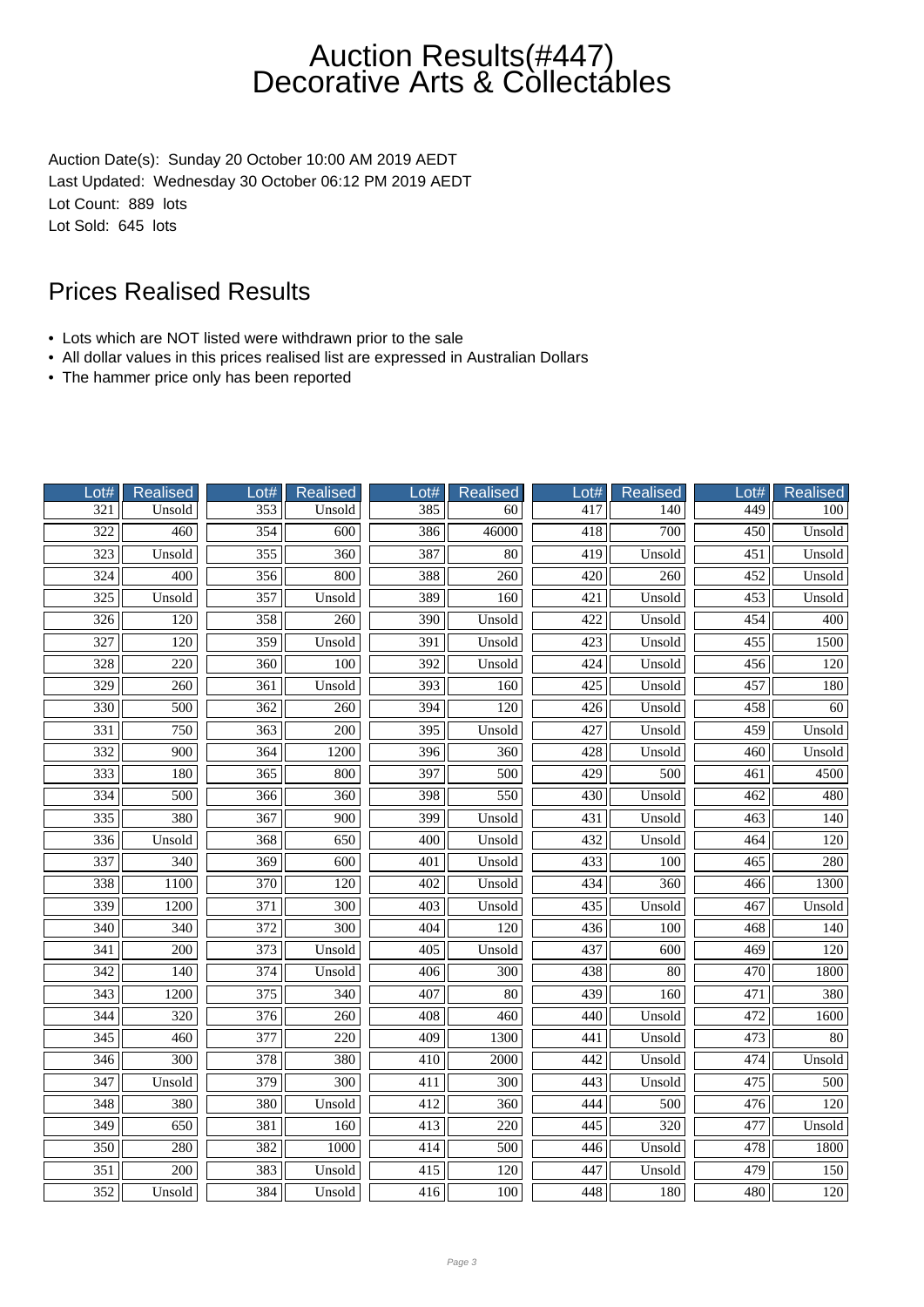Auction Date(s): Sunday 20 October 10:00 AM 2019 AEDT Last Updated: Wednesday 30 October 06:12 PM 2019 AEDT Lot Count: 889 lots Lot Sold: 645 lots

- Lots which are NOT listed were withdrawn prior to the sale
- All dollar values in this prices realised list are expressed in Australian Dollars
- The hammer price only has been reported

| ot#              | Realised         | Lot#             | <b>Realised</b>   | $_0$ ot#          | <b>Realised</b>  | $_0$ ot#         | Realised         | Lot#             | Realised         |
|------------------|------------------|------------------|-------------------|-------------------|------------------|------------------|------------------|------------------|------------------|
| 481              | 3000             | 513              | 240               | $\frac{545}{545}$ | 120              | 577              | 40               | 609              | Unsold           |
| 482              | Unsold           | $\overline{514}$ | $\overline{2000}$ | 546               | Unsold           | $\overline{578}$ | Unsold           | $\overline{610}$ | Unsold           |
| 483              | Unsold           | $\overline{515}$ | 800               | 547               | Unsold           | 579              | 80               | 611              | Unsold           |
| 484              | 1600             | 516              | Unsold            | 548               | $\overline{20}$  | 580              | Unsold           | 612              | Unsold           |
| 485              | 2600             | 517              | 100               | 549               | 40               | 581              | 180              | 613              | Unsold           |
| 486              | 600              | $\overline{518}$ | $\overline{20}$   | 550               | $\overline{80}$  | 582              | Unsold           | $\overline{614}$ | Unsold           |
| 487              | 140              | 519              | 180               | 551               | 320              | 583              | 100              | 615              | 3000             |
| 488              | Unsold           | $\overline{520}$ | $\overline{220}$  | $\overline{552}$  | $\overline{120}$ | 584              | 120              | 616              | Unsold           |
| 489              | 300              | 521              | Unsold            | 553               | 100              | 585              | 260              | 617              | Unsold           |
| 490              | Unsold           | 522              | 1800              | 554               | 120              | 586              | 140              | 618              | Unsold           |
| 491              | 700              | 523              | Unsold            | 555               | 200              | 587              | Unsold           | 619              | 550              |
| 492              | 7500             | $\overline{524}$ | 600               | 556               | $\overline{40}$  | 588              | $\overline{140}$ | 620              | Unsold           |
| 493              | 4400             | $\overline{525}$ | Unsold            | 557               | $\overline{20}$  | 589              | 180              | 621              | 420              |
| 494              | 700              | 526              | Unsold            | 558               | $\overline{80}$  | 590              | 100              | 622              | Unsold           |
| 495              | 400              | $\overline{527}$ | Unsold            | 559               | 60               | 591              | 480              | 623              | Unsold           |
| 496              | 700              | 528              | 1000              | 560               | 20               | 592              | 60               | 624              | Unsold           |
| 497              | $\overline{60}$  | $\overline{529}$ | Unsold            | 561               | 650              | $\overline{593}$ | Unsold           | $\overline{625}$ | Unsold           |
| 498              | 500              | 530              | Unsold            | 562               | 120              | 594              | $20\,$           | 626              | 850              |
| 499              | $\overline{120}$ | $\overline{531}$ | 850               | 563               | Unsold           | $\overline{595}$ | 60               | 627              | $\overline{120}$ |
| 500              | 200              | 532              | 180               | 564               | Unsold           | 596              | 120              | 628              | 360              |
| 501              | Unsold           | 533              | Unsold            | 565               | 80               | 597              | 240              | 629              | 260              |
| $\overline{502}$ | $\overline{200}$ | 534              | Unsold            | 566               | $\overline{100}$ | 598              | 180              | 630              | Unsold           |
| $\overline{503}$ | Unsold           | $\overline{535}$ | 140               | 567               | $\overline{120}$ | 599              | 280              | 631              | 160              |
| 504              | $\overline{320}$ | 536              | $\overline{120}$  | 568               | $\overline{200}$ | $\overline{600}$ | 160              | 632              | 120              |
| 505              | 1500             | 537              | 160               | 569               | 120              | 601              | 600              | 633              | Unsold           |
| 506              | 100              | 538              | 120               | 570               | 260              | 602              | 120              | 634              | 1000             |
| 507              | Unsold           | 539              | 160               | 571               | 80               | 603              | Unsold           | 635              | $80\,$           |
| 508              | 500              | $\overline{540}$ | Unsold            | $\overline{572}$  | 60               | 604              | Unsold           | 636              | 100              |
| 509              | Unsold           | 541              | 420               | 573               | 220              | 605              | 120              | 637              | 240              |
| 510              | 120              | 542              | 140               | 574               | 140              | 606              | 500              | 638              | 180              |
| 511              | 120              | 543              | Unsold            | 575               | 20               | 607              | Unsold           | 639              | 180              |
| 512              | 60               | 544              | 120               | 576               | Unsold           | 608              | Unsold           | 640              | 220              |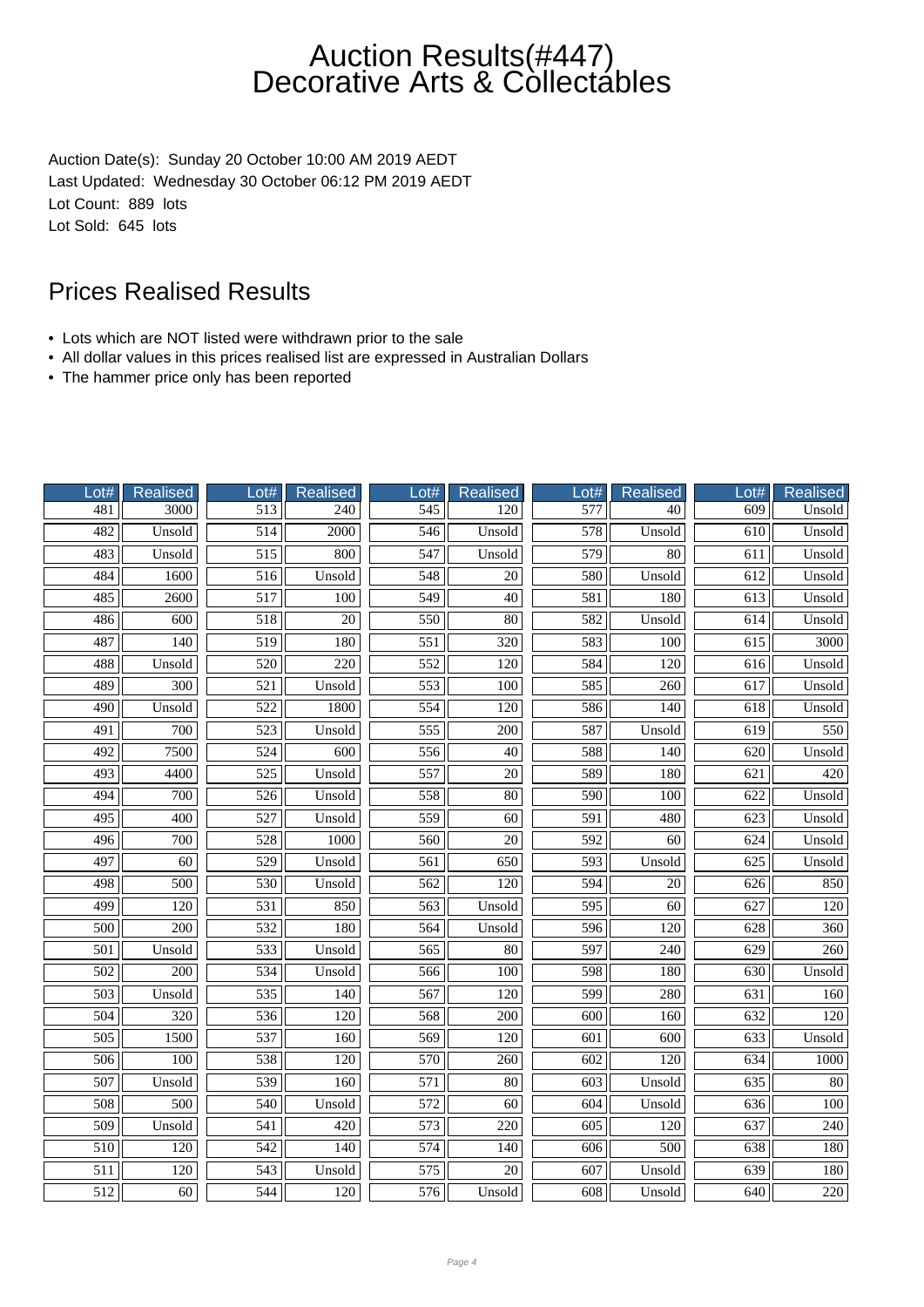Auction Date(s): Sunday 20 October 10:00 AM 2019 AEDT Last Updated: Wednesday 30 October 06:12 PM 2019 AEDT Lot Count: 889 lots Lot Sold: 645 lots

- Lots which are NOT listed were withdrawn prior to the sale
- All dollar values in this prices realised list are expressed in Australian Dollars
- The hammer price only has been reported

| Lot#             | Realised         | Lot# | <b>Realised</b>  | Lot#             | <b>Realised</b>  | Lot#             | Realised         | Lot#             | <b>Realised</b>  |
|------------------|------------------|------|------------------|------------------|------------------|------------------|------------------|------------------|------------------|
| 641              | Unsold           | 673  | 600              | 705              | 80               | 736              | 1000             | 768              | 850              |
| $\overline{642}$ | 100              | 674  | 80               | 706              | 120              | 737              | 20               | 769              | 650              |
| 643              | $\overline{340}$ | 675  | Unsold           | 707              | 120              | 738              | 180              | 770              | 500              |
| 644              | 220              | 676  | Unsold           | 708              | 240              | 739              | 140              | 771              | 420              |
| 645              | 160              | 677  | 400              | $\overline{709}$ | Unsold           | 740              | 80               | 772              | 650              |
| 646              | Unsold           | 678  | 460              | 710              | 160              | 741              | Unsold           | 773              | 100              |
| $\overline{647}$ | $\overline{100}$ | 679  | Unsold           | $\overline{711}$ | Unsold           | $\overline{742}$ | $\overline{100}$ | $\overline{774}$ | 1700             |
| 648              | 160              | 680  | $\overline{340}$ | 712              | 380              | $\overline{743}$ | $\overline{120}$ | $\overline{775}$ | 900              |
| 649              | 340              | 681  | 360              | 713              | 120              | 744              | 120              | 776              | 120              |
| 650              | 120              | 682  | Unsold           | 714              | 100              | 745              | 240              | 777              | 260              |
| 651              | 140              | 683  | Unsold           | 715              | 140              | 746              | 200              | 778              | 360              |
| $\overline{652}$ | 100              | 684  | 200              | 716              | 100              | 747              | 80               | $\overline{779}$ | 220              |
| 653              | Unsold           | 685  | 420              | 717              | $\overline{60}$  | $\overline{748}$ | $\overline{100}$ | 780              | $\overline{200}$ |
| 654              | Unsold           | 686  | 550              | 718              | $\overline{40}$  | 749              | 40               | 781              | 120              |
| 655              | 320              | 687  | 200              | 719              | $\overline{60}$  | 750              | 40               | 782              | 80               |
| 656              | 120              | 688  | 60               | 720              | 140              | 751              | 160              | 783              | 80               |
| 657              | Unsold           | 689  | 160              | 721              | $\overline{300}$ | $\overline{752}$ | Unsold           | 784              | Unsold           |
| 658              | $\overline{140}$ | 690  | 160              | 722              | Unsold           | 753              | Unsold           | 785              | 160              |
| 659              | Unsold           | 691  | 220              | $\overline{723}$ | 180              | 754              | $\overline{20}$  | 786              | 280              |
| 660              | Unsold           | 692  | 160              | 724              | 160              | 755              | 220              | 787              | 180              |
| 661              | 1300             | 693  | 160              | 725              | 230              | 756              | 120              | 788              | 120              |
| 662              | Unsold           | 694  | $\overline{200}$ | 725a             | Unsold           | $\overline{757}$ | 100              | 789              | Unsold           |
| 663              | 1500             | 695  | $\overline{200}$ | $\overline{726}$ | Unsold           | 758              | $\overline{80}$  | 790              | 60               |
| 664              | Unsold           | 696  | 120              | 727              | $\overline{200}$ | 759              | 140              | 791              | Unsold           |
| 665              | 160              | 697  | Unsold           | 728              | Unsold           | 760              | 160              | 792              | 120              |
| 666              | 100              | 698  | Unsold           | 729              | 100              | 761              | Unsold           | 793              | Unsold           |
| 667              | 160              | 699  | Unsold           | 730              | 120              | $\overline{762}$ | 60               | 794              | Unsold           |
| 668              | Unsold           | 700  | Unsold           | 731              | 120              | $\overline{763}$ | 20               | $\overline{795}$ | 550              |
| 669              | $\overline{200}$ | 701  | $\overline{120}$ | 732              | 120              | 764              | $\overline{900}$ | 796              | $\overline{200}$ |
| 670              | Unsold           | 702  | 320              | 733              | 180              | 765              | 40               | 797              | 420              |
| 671              | 220              | 703  | 220              | 734              | 100              | 766              | 10               | 798              | 420              |
| 672              | 300              | 704  | 80               | 735              | 160              | 767              | 20               | 799              | 60               |